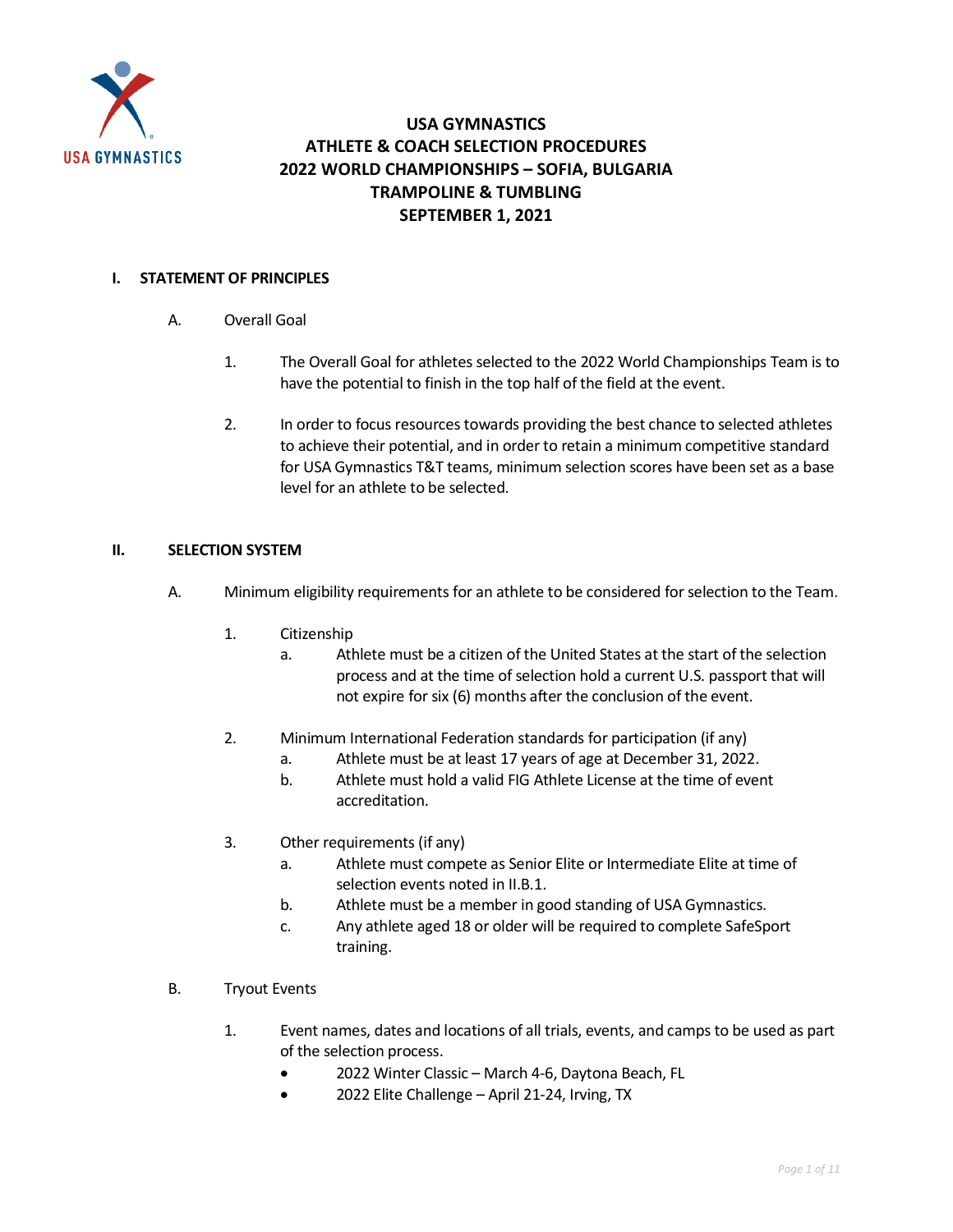- 2022 USA Gymnastics Championships June 21-26, Des Moines, IA
- a. To be eligible for selection, athletes must compete full qualification routines at two (2) of the three (3) Tryout Events (i.e.: 20 elements in Individual Trampoline, 16 elements in Tumbling, and 4 elements in Double Mini; or until interruption; saluting does not fulfill this requirement).
- b. Additional information regarding the final competition dates, competition schedule and the competition format will be published on the USA [Gymnastics website](https://www.usagym.org/pages/tt/events/program_events.html) prior to the start of each of the Tryout Events.
- 2. Event names, dates, locations, and description of how athletes qualify for any Tryout Events, or procedures that are prerequisites to attend any of the Tryout Events.
	- a. To qualify to compete at the Tryout Events, athletes must meet mobility requirements as a Senior Elite as stated in the 2021-2022 T&T Rules & [Policies](https://usagym.org/pages/tt/pages/rules_policies.html) (Sec. VI.).
	- b. To compete at the 2022 USA Gymnastics Championships athletes must meet qualification requirements as stated in the 2021-2022 [T&T Rules &](https://usagym.org/pages/tt/pages/rules_policies.html)  [Policies](https://usagym.org/pages/tt/pages/rules_policies.html) (Sec. VI.).
- C. Comprehensive, step-by-step description of how athletes will go through the selection process (including maximum team size)
	- 1. Maximum team size
		- a. Up to four (4) males and four (4) females plus one (1) traveling alternate and one (1) non-traveling alternate in each gender, in the disciplines of Individual Trampoline, Tumbling, and Double-Mini will be selected for the 2022 World Championships Team.
	- 2. Definitions
		- a. Qualification Score:
			- Trampoline: The Qualification Score is the counting routine from Routine 1 and Routine 2 from Qualification 1 at a single Tryout Event.
			- Tumbling / Double Mini: The Qualification Score is the sum of Routine 1 and Routine 2 from Qualification 1 at a single Tryout Event.
		- b. Final Score:
			- Trampoline: the Final Score is the score of the Final 1 routine at a single Selection Event.
			- Tumbling / Double Mini: the Final Score is the sum of Routine 1 and Routine 2 from Final 1 and 2 (if applicable) at a single Selection Event.
		- c. Combined Score: The Combined Score is the sum of the highest two (2) Qualification Scores from the three (3) Tryout Events.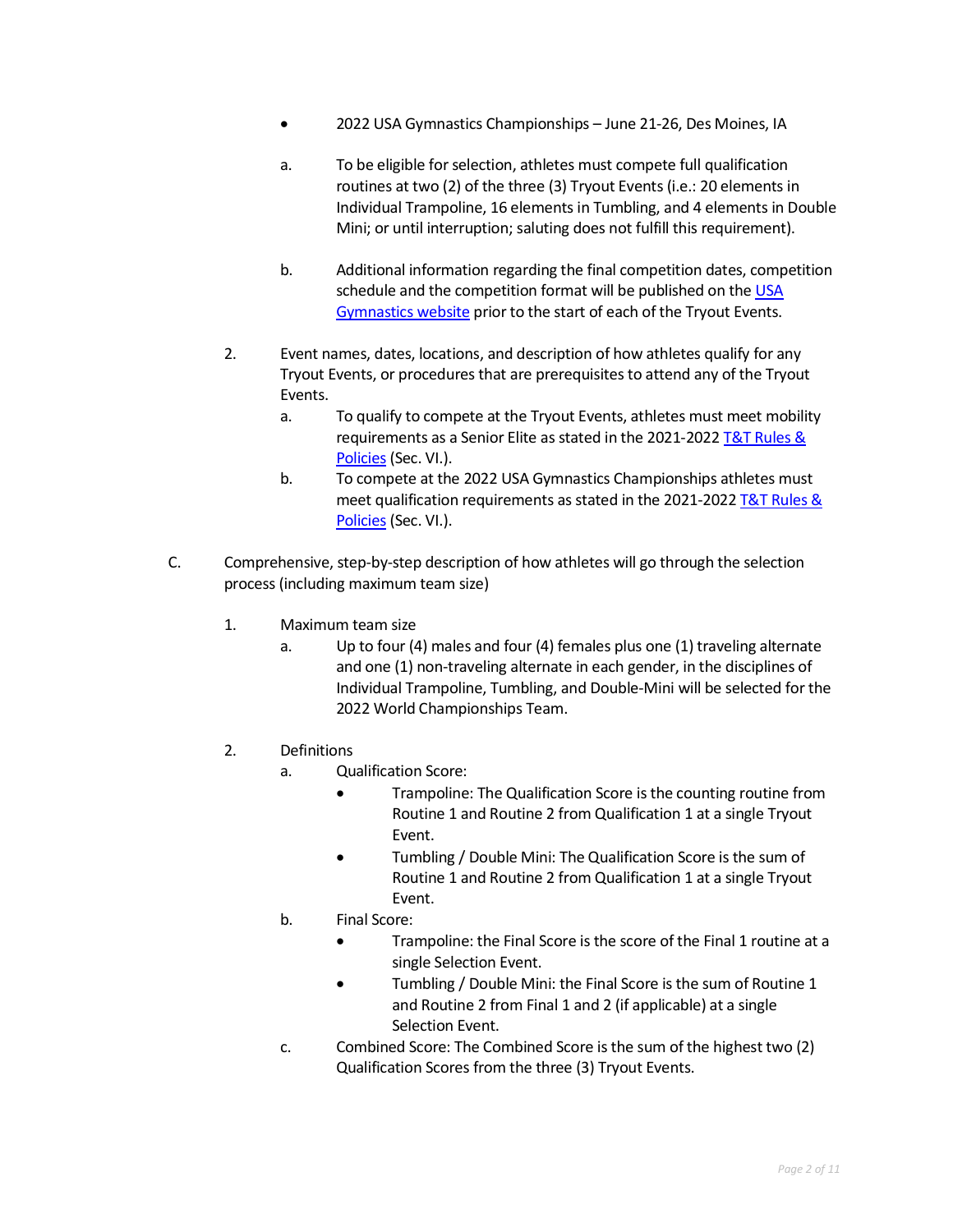- Scores achieved in Senior Elite and Intermediate Elite may both be used to contribute to a single Combined Score.
- d. Preferential Score: The Preferential Score can be achieved with either a Qualification Score or Final Score as defined in II.C.2.a-b. The Preferential Scores are:
	- Trampoline: Men: 56.000; Women: 52.500
	- Tumbling: Men: 50.100; Women: 48.800
	- Double Mini: Men: 54.400; Women: 50.000
- e. Minimum Score: The Minimum Score can be achieved with either a Qualification Score or Final Score as defined in II.C.2.a-b. The Minimum Scores are:
	- Trampoline: Men: 53.000; Women: 50.000
	- Tumbling: Men: 48.300; Women: 46.300
	- Double Mini: Men: 52.400; Women: 48.000
- 3. Process for selection
	- a. Senior Elite and Intermediate Elite athletes will be combined into a single ranking.
	- b. Up to two (2) athletes with the highest Combined Score at the conclusion of the three (3) Tryout Events (II.B.1.) will be selected for the 2022 World Championships team, provided they have met or exceeded the Preferential Score at least once in the selection process.
		- Where there is a tie in Combined Score, the athlete with the higher Qualification Score will be ranked higher.
		- Where there is a tie in both Combined Score and Qualification Score, discretionary selection criteria will apply (Section III.).
	- c. Up to one (1) athlete with the highest Final Score at the conclusion of the three (3) Tryout Events (II.B.1.) will be selected for the 2022 World Championships team, provided they have met or exceeded the Preferential Score at least once in the selection process.
		- Where there is a tie in Final Score, discretionary selection criteria will apply (Section III.).
	- d. In addition to athletes who earn a spot on the 2022 World Championships team per II.C.3.b-c, or in the case that zero (0) athletes earn a spot on the 2022 World Championships team per II.C.3.b-c, the selection committees, using the discretionary selection criteria in III., may add athletes (up to the maximum team size of four (4) plus one (1) traveling alternate and one (1) non-traveling alternate) from among:
		- Athletes with the next highest Combined Scores, provided they have met or exceeded the Minimum Score at least once in the selection process.
			- Where there is a tie in Combined Score, the athlete with the higher Qualification Score will be ranked higher.
			- − Where there is a tie in both Combined Score and Qualification Score, discretionary selection criteria will apply (Section III.).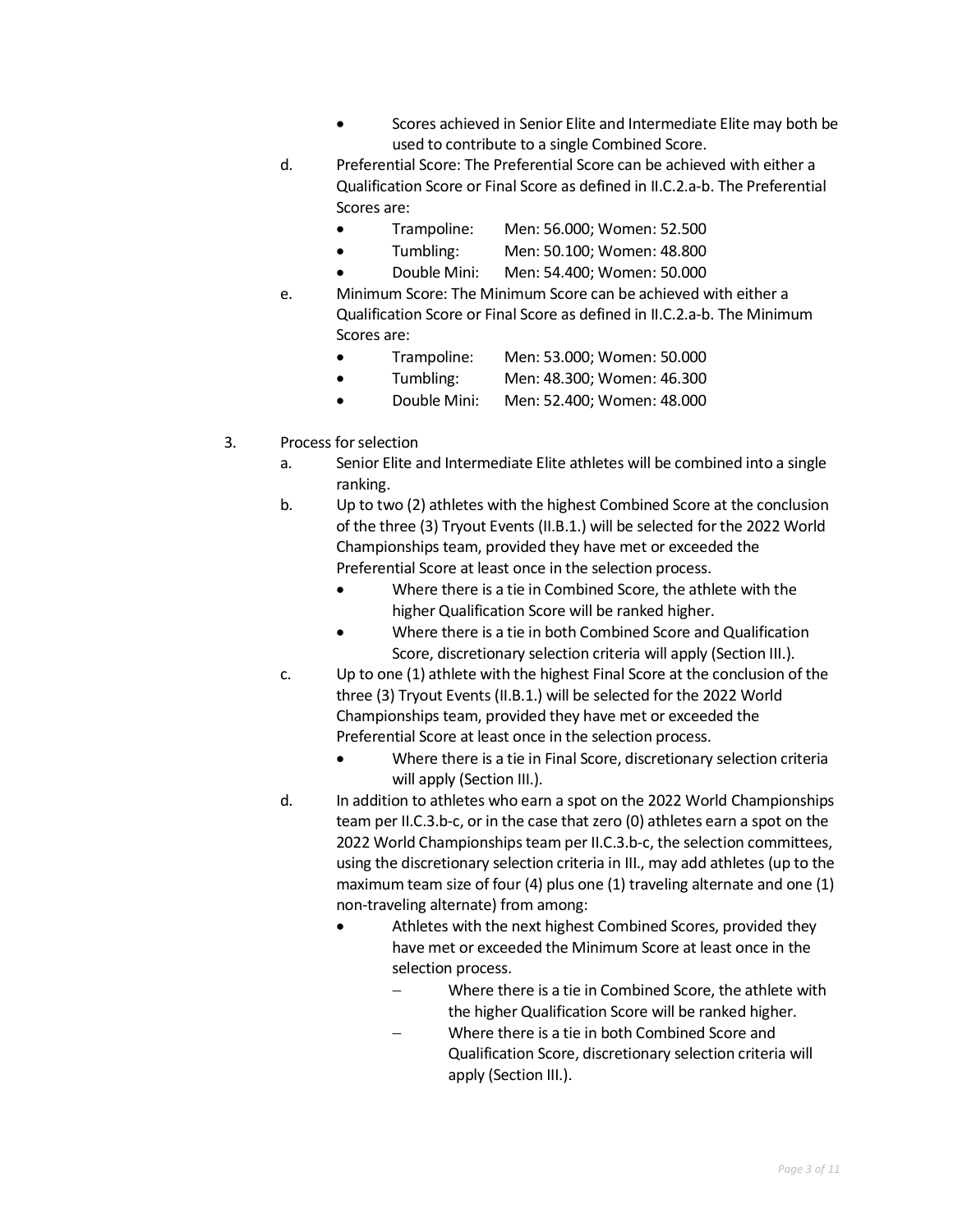- Petitioners, based on having a high potential to meet the Overall Goal per I.A.1, using the criteria outlined in II.D.
- e. Men's and women's synchronized trampoline pairs will be comprised of athletes named to the 2022 World Championships Trampoline team, and must include the alternate if applicable. The pairs will be named by the Trampoline Senior National Team Coordinator, subject to the approval of the Selection Committees.
- D. Petition Procedures
	- 1. Notwithstanding the process identified in the preceding sections of these Selection Procedures, USA Gymnastics recognizes that extraordinary and unforeseen circumstances may occur which would cause an athlete otherwise deserving of a spot on the team to be unable to participate in one (1) or more steps in that process.
	- 2. Procedures for petitioning into the 2022 USA Gymnastics Championships are listed in the 2021-2022 [T&T Rules & Policies](https://usagym.org/pages/tt/pages/rules_policies.html) (Section VI.II.B.1-6).
	- 3. Athletes may petition directly to the 2022 World Championships team.
	- 4. Petitions to the 2022 World Championshipsteam will be considered for approval by the Selection Committees and must be received by the T&T Program Director as soon as practical after the athlete becomes aware of their inability to participate in the applicable competition and no later than the conclusion of competition at the 2022 USA Gymnastics Championships.
	- 5. The petition must state the specific injury, illness or unusual circumstance which prohibited the athlete from participating in the competitive process. In the case of a petition based upon injury or illness, the petition must be accompanied by a physician's statement. The nature and extent of that injury or illness is subject to verification by a doctor approved by USA Gymnastics.
	- 6. To be eligible to petition, the athlete must have been a 2019 or 2021 World Championships or 2020 Olympic Games individual finalist (top 8) in the same discipline, or the 2022 U.S. National Champion in the same discipline.
	- 7. In considering the petition, the Selection Committees will utilize the discretionary criteria outlined in III.B.2.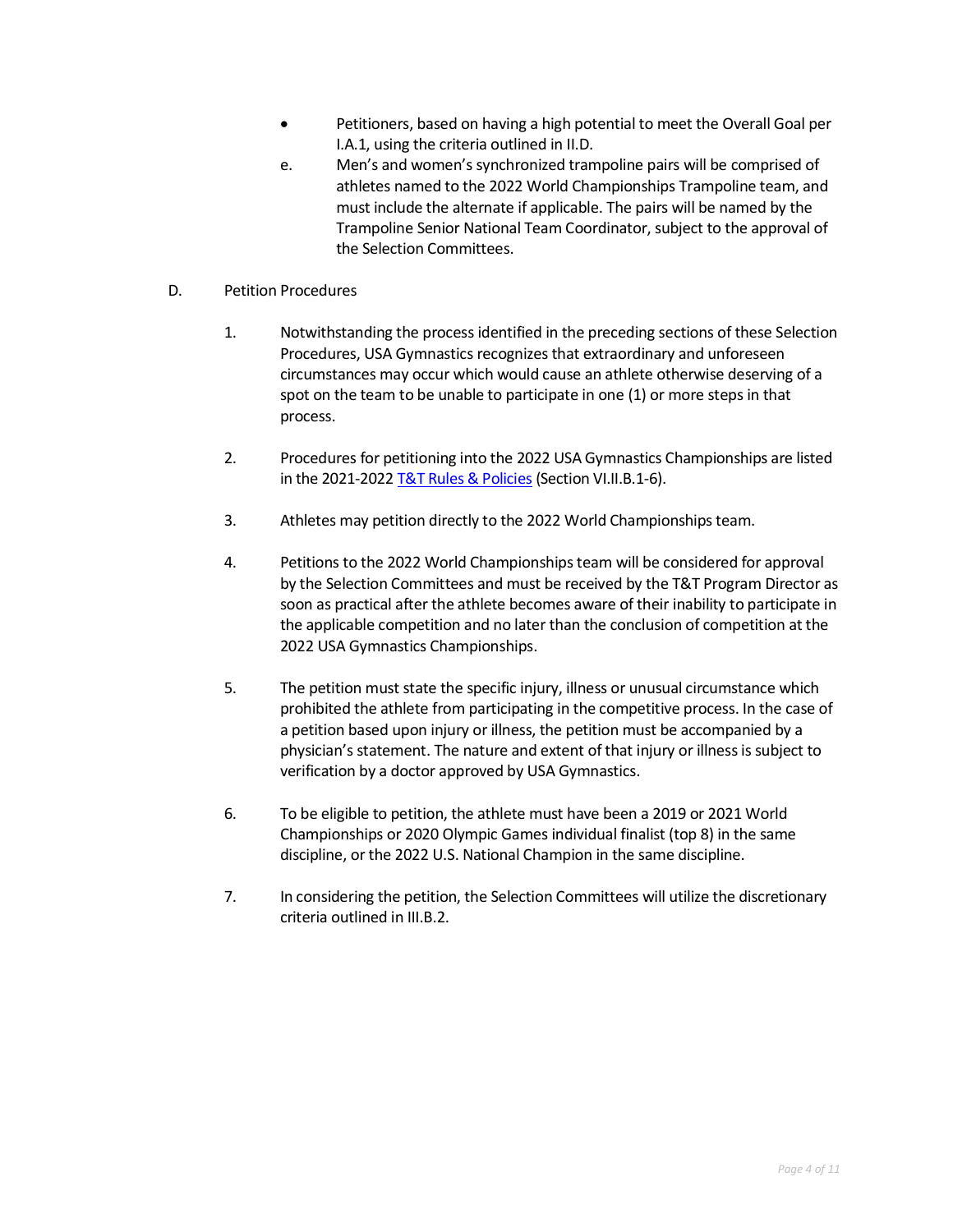- E. Selection Committees Members
	- 1. The Selection Committees (SCs) are three-member voting bodies:

| <b>Trampoline</b>           | <b>Tumbling</b>                   | <b>Double Mini</b>                |  |  |
|-----------------------------|-----------------------------------|-----------------------------------|--|--|
| Selection Committees Chair  | <b>Selection Committees Chair</b> | <b>Selection Committees Chair</b> |  |  |
| Elite Committees Trampoline | <b>Elite Committees Tumbling</b>  | <b>Elite Committees Double</b>    |  |  |
| Representative              | Representative                    | Mini Representative               |  |  |
| Athlete Selection           | <b>Athlete Selection</b>          | Athlete Selection                 |  |  |
| Representative              | Representative                    | Representative                    |  |  |

- The PC Chair, the Program Director, and the National Coordinator of the applicable discipline will be invited to attend as guests.
- An independent observer will be invited to attend meetings as a guest as required by the USA Gymnastics Bylaws.

#### 2. Conflict of Interest

- a. If a Committee member (excluding the Athlete Representative) recuses themselves from a Committee vote for any reason, then a replacement will cast the vote instead, in the following order:
	- Program Committee Chair
	- Members of the SCs for other T&T disciplines
	- International experts (defined as an athlete / coach / judge with world-level competition or judging experience)
- b. If the Athlete Representative recuses themself from voting for any reason, then a replacement athlete representative (approved in advance by the Athletes Council) will cast the vote instead.
- c. Th[e Conflict of Interest Policy](https://usagym.org/PDFs/Pressbox/Selection%20Procedures/conflictinterest.pdf) is published on the USA Gymnastics website.

#### **III. DISCRETIONARY SELECTION**

- A. Rationale for utilizing discretionary selection (if any)
	- 1. While Trampoline & Tumbling is a subjectively judged discipline, these procedures primarily rely on objective criteria for selecting athletes to the Team through rankings and results at the Tryout Events. However, there are two (2) scenarios where discretionary selection criteria will be evaluated: through the petition process, and in the unlikely case of a tie.
- B. Discretionary criteria and how they will be used
	- 1. Discretionary criteria may be used in two (2) scenarios:
		- a. Reviewing and deciding on any submitted petitions.
		- b. Breaking a tie, where Combined Score, highest Qualification Score and/or Final Score are the same for multiple athletes.
	- 2. Criteria used by the Selection Committees include (not listed in order of importance):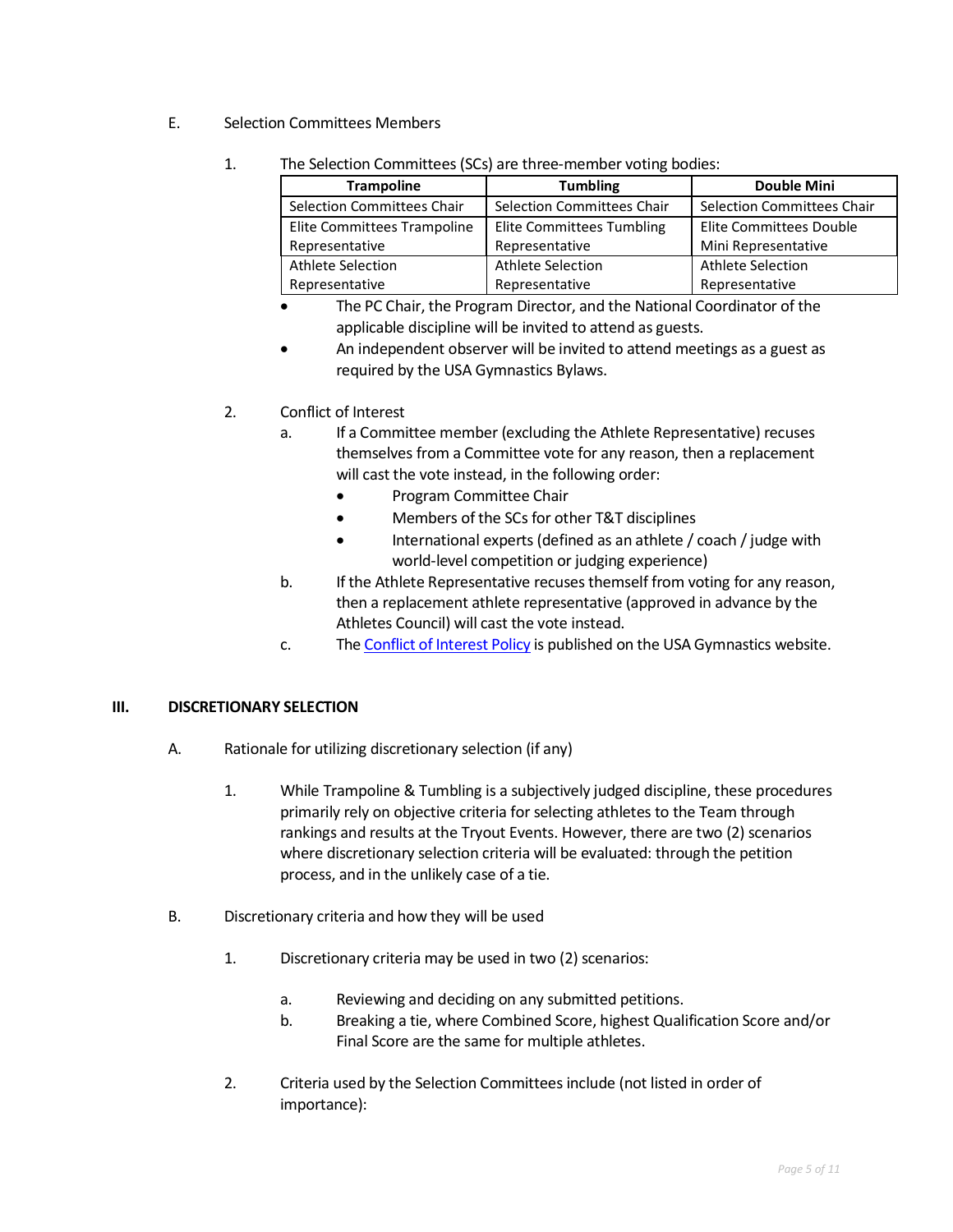- 2021-2022 international performance and experience, including result, type, frequency, and caliber of the event(s), to which USA Gymnastics assigned athletes (these events can be found on the [2021](https://usagym.org/PDFs/T&T/T&T%20Program%20Events/21eventcalendar.pdf) and [2022](https://usagym.org/PDFs/T&T/T&T%20Program%20Events/22eventcalendar.pdf) T&T calendars).
- 2021-2022 domestic performance and experience, including result, type, frequency, and caliber of the event(s) to be considered, which include the 2021 VIP Classic, 2022 Winter Classic, 2021 & 2022 Elite Challenge, and 2021 & 2022 USA Gymnastics Championships.
- Total score potential: prior Qualification or Final scores.
- Successful routine completion percentage at 2021-2022 international and domestic events listed in III.B.2, bullet 1-2.
- Any physical, training or performance factor, which might inhibit peak performance at the 2022 World Championships.
- Demonstrated professional attitude, compliance with responsibility manual, and ability to positively contribute to the team dynamic.
- 3. Criteria used for selection of synchronized trampoline pairs includes:
	- Utilizing the traveling alternate.
	- Existing pair with prior successful results.
	- Identification of a new pairing with possible medal potential.
	- Synchro pair preferences per 2021-2022 National Team forms.
- 4. The SCs may request any information from any person or entity that they reasonably believe will be helpful in the decision-making process.

#### **IV. REMOVAL OF ATHLETES**

- A. An athlete who is to be selected to the 2022 World Championships team by USA Gymnastics may be removed for any of the following reasons, as determined by USA Gymnastics based on a likely inability to meet the Overall Goal per I.A.1. or due to not being in good standing per i.3.b.:
- B.
- Voluntary withdrawal. Athlete must submit a written letter to USA Gymnastics T&T Program Director.
- Injury or illness as certified by a physician (or medical staff) approved by USA Gymnastics. If an athlete refuses verification of his/her illness or injury by a physician (or medical staff) approved by USA Gymnastics, his/her injury will be assumed to be disabling and he/she may be removed.
- Lack of performance in training, which inhibits peak performance at the 2022 World Championships.
- Failure to participate in mandatory training and/or competition as defined in these procedures.
- Violation of USA Gymnastic[s Code of Ethical Conduct](https://www.usagym.org/pages/aboutus/pages/code_of_ethics.html) or National Team Agreement.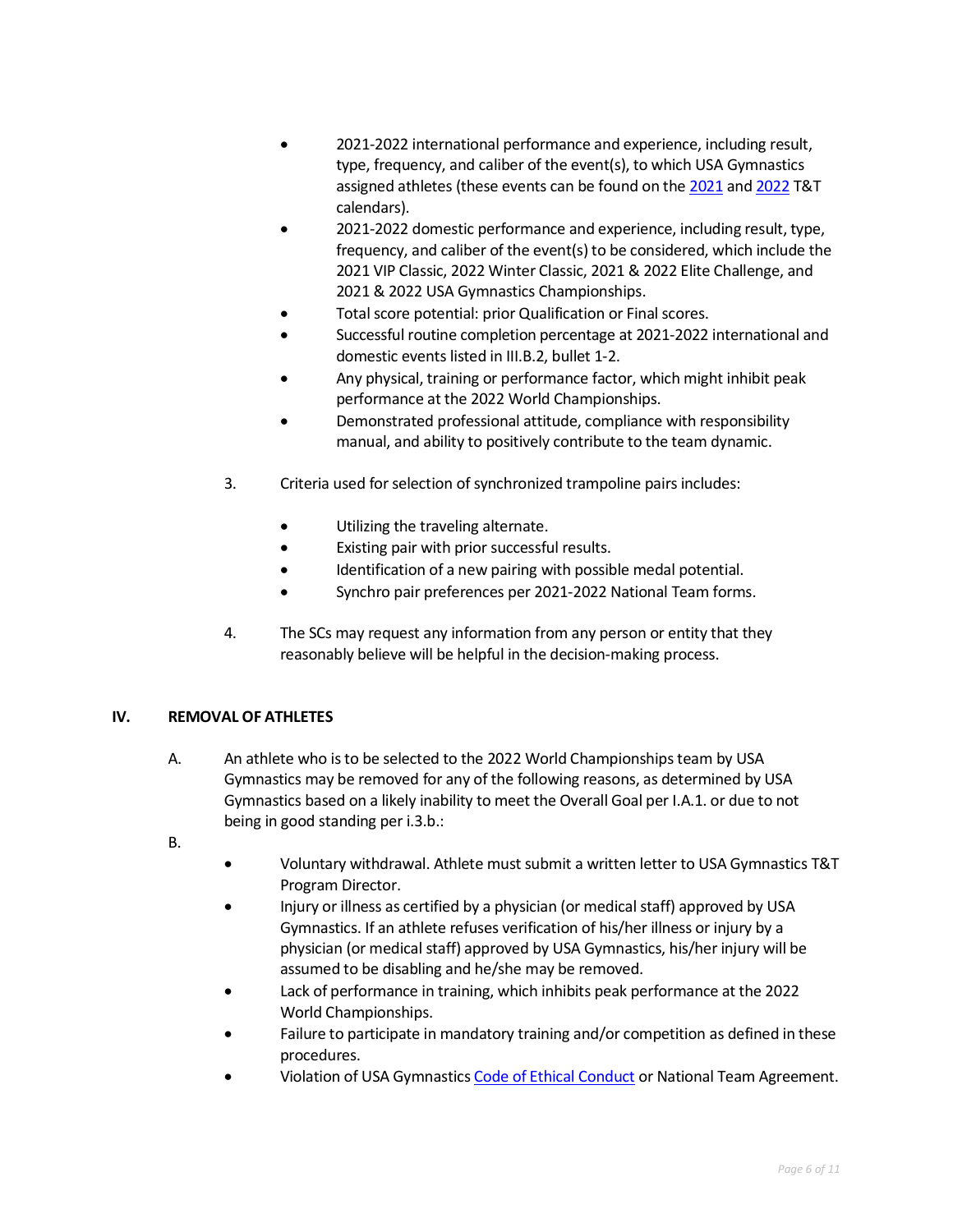- Violation of WADA, FIG, USADA and/or USOPC anti-doping protocol, policies, and procedures, and/or the U.S. Center for SafeSport and/or USA Gymnastics policies and procedures.
- C. An athlete who is removed from the Team pursuant to this provision has the right to a hearing per the [USA Gymnastics Bylaws.](https://www.usagym.org/PDFs/About%20USA%20Gymnastics/Governance/usag-bylaws.pdf)

#### **V. REPLACEMENT OF ATHLETES**

- A. Selection and approval process for determining replacement athlete(s) should a vacancy occur:
	- 1. The replacement athlete in the gender where the vacancy occurred will fill the vacancy and a new replacement may be named using the process outlined in II.C. Depending on the timing of replacement and event registration deadlines, new replacement athletes may not be named or may be designated as non-traveling.
- B. Committees responsible for making athlete replacement determinations:
	- 1. See II.E.

#### **VI. COACH SELECTION**

- A. The coaches for the 2022 World Championships team will be selected from among the National Team Coordinators, the personal coaches of the team members, and other experienced coaches.
	- 1. The Selection Committees will name the 2022 World Championships coaches following the determination of the 2022 World Championships team at the conclusion of the 2022 USA Gymnastics Championships. Based on the number of available credentials and the needs of the team, coaches will be selected as follows:
		- a. Individual Trampoline / Synchronized Trampoline: One Head Coach, one Assistant Head Coach. A third coach may be named as necessary.
		- b. Tumbling: One Head Coach, one Assistant Head Coach. A third coach may be named as necessary.
		- c. Double Mini: One Head Coach, one Assistant Head Coach. A third coach may be named as necessary.
	- 2. Criteria to be considered in selecting the 2022 World Championships coaches include (not listed in order of importance):
		- USA Gymnastics Competitive Coach member in good standing
		- International experience
		- Proven leadership ability
		- Rapport with athletes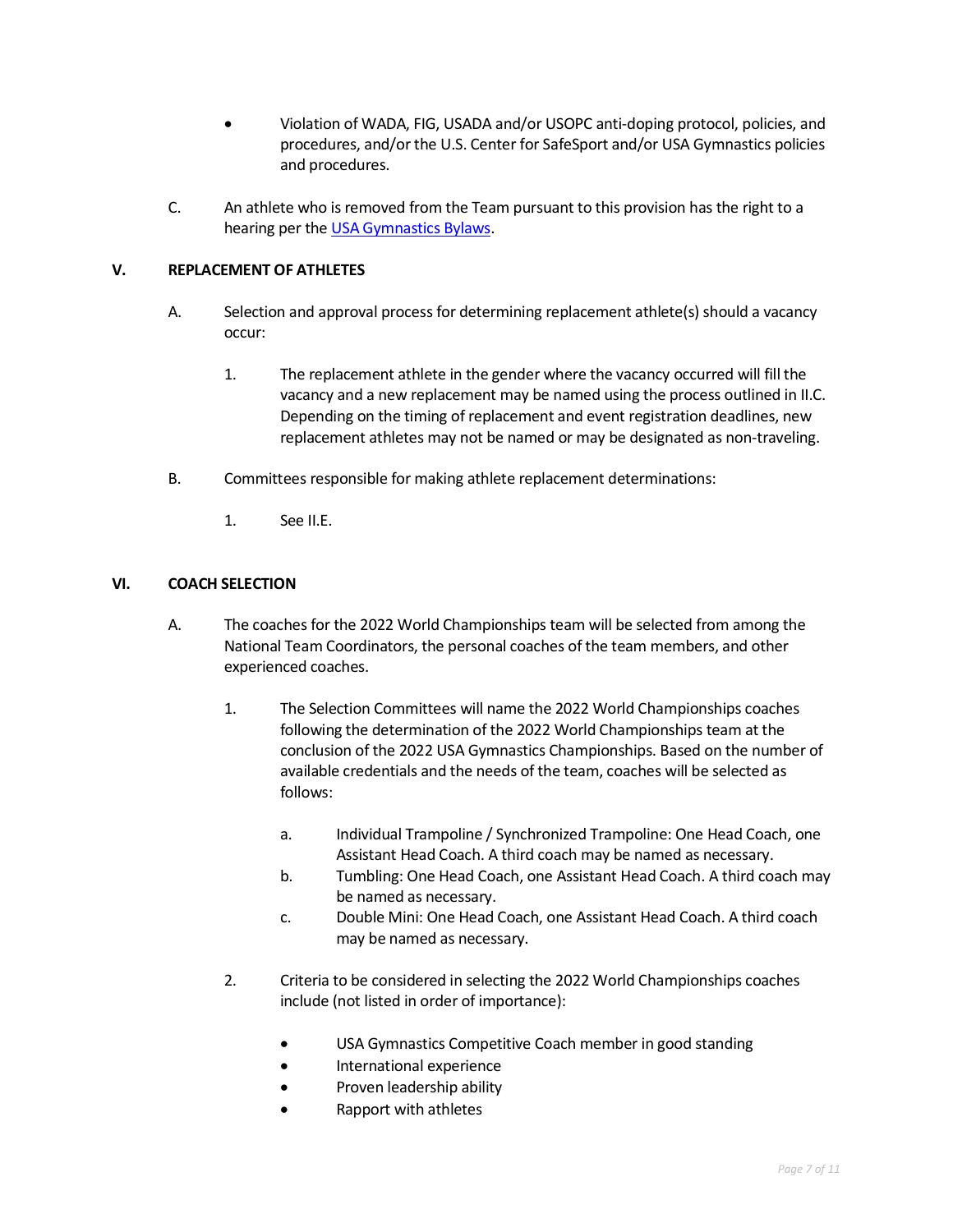- Technical knowledge
- National Team Coordinator or personal coach of an athlete named to the 2022 World Championships team.
- Available to attend the 2022 World Championships Preparation Camp.
- Compliance with the USA Gymnastics Safe Sport Policy, Code of Ethical Conduct and Trampoline & Tumbling Program Manual.

#### B. Removal of Coach

- 1. A coach who is to be selected to the 2022 World Championships team by USA Gymnastics may be removed for any of the following reasons, as determined by USA Gymnastics:
	- Voluntary withdrawal. Coach must submit a written letter to USA Gymnastics Program Director.
	- Injury or illness which inhibits the ability to perform coaching duties as certified by a physician (or medical staff) approved by USA Gymnastics. If a coach refuses verification of their injury or illness by a physician (or medical staff) approved by USA Gymnastics, his/her injury or illness will be assumed to be disabling and he/she may be removed.
	- Failure to participate in mandatory training and/or competition as defined in these procedures.
	- Violation of USA Gymnastic[s Code of Ethical Conduct,](https://www.usagym.org/pages/aboutus/pages/code_of_ethics.html) and National Team Agreement policies and procedures.
	- Violation of the U.S. Center for SafeSport and/or USA Gymnastics policies and procedures.
	- Should an athlete be removed from the team pursuant to IV., the personal coach of that athlete may also be removed. Factors that may be taken into consideration when evaluating removal include timing of the removal, availability of credentials, status of a replacement athlete, and the needs of the team.
	- If the individual becomes ineligible for leadership.
- 2. Any decision to remove a coach may be reviewed through USA Gymnastics [Grievance Procedures.](https://usagym.org/PDFs/About%20USA%20Gymnastics/Governance/grievance.pdf)

#### **VII. SUPPORTING DOCUMENTS**

- A. USA Gymnastics will retain the approved Selection Procedures and all supporting documents, including scouting or evaluation forms, etc., and data from the selection process for six (6) months past the date of the 2022 World Championships.
- B. A World Championship Athlete Selection Committees' Report, outlining the work and decisions of the SCs, will be made available for distribution to all athletes and coaches who participated in the Tryout Events within a reasonable amount of time after the final Tryout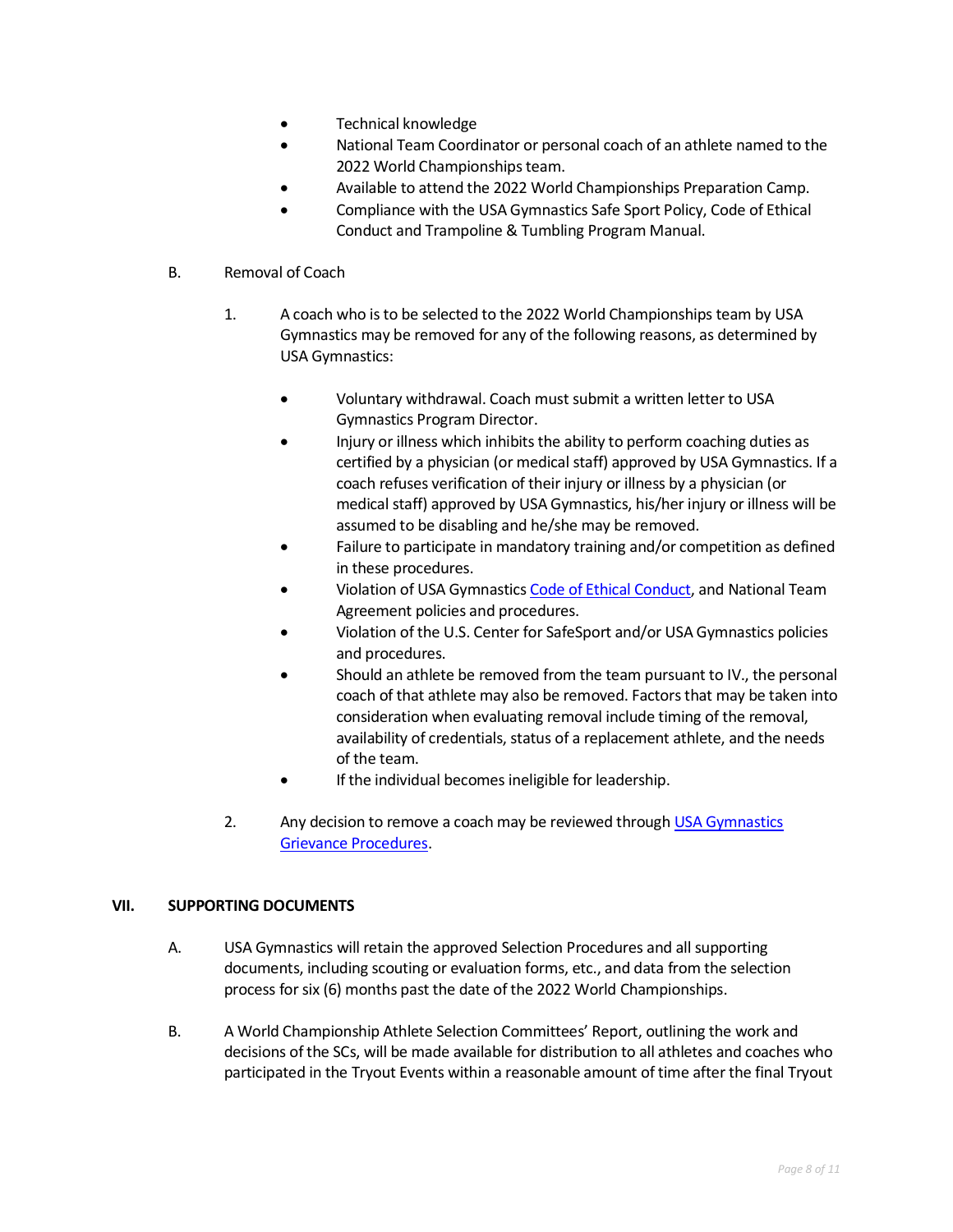Events. The report will be made public on the USA Gymnastics website. USA Gymnastics retains the sole discretion to determine the contents and timing of the report.

#### **VIII. REQUIRED DOCUMENTS**

- A. The following documents are required to be adhered to/signed by an athlete as a condition of selection to the 2022 World Championships and can be found on the USA Gymnastics website:
	- **[USA Gymnastics Safe Sport Policy](http://usagym.org/pages/education/safesport/policy.html)**
	- [USA Gymnastics Code of Ethical Conduct](https://www.usagym.org/pages/aboutus/pages/code_of_ethics.html)
	- [National Team Agreement](https://www.usagym.org/pages/tt/pages/selection_procedures.html)

#### **IX. PUBLICITY/DISTRIBUTION OF PROCEDURES**

- A. The USA Gymnastics approved selection procedures (complete and unaltered) will be posted/published by USA Gymnastics in the following locations:
	- [USA Gymnastics website](http://usagym.org/pages/tt/pages/selection_procedures.html)
	- Direct email distribution to age-eligible national team members (including parents of minors) and their personal coaches.

#### **X. DATE OF NOMINATION**

- A. The selection of athletes including replacements, will be announced on or before:
	- 1. July 8, 2022

#### **XI. MANDATORY TRAINING AND/OR COMPETITION**

- A. Specify the location, schedule, and duration of mandatory training and/or competition:
	- 1. 2022 World Championships Preparation camp dates and location TBA.
	- 2. 2022 World Championships November 14-19, Sofia, Bulgaria.

#### **XII. ANTI-DOPING REQUIREMENTS**

A. Athletes must adhere to all WADA, FIG, USADA and USOPC anti-doping protocols, policies, and procedures, as applicable. This includes participation in Out-of-Competition Testing as required by the WADA, FIG, USADA and USOPC Rules, as applicable.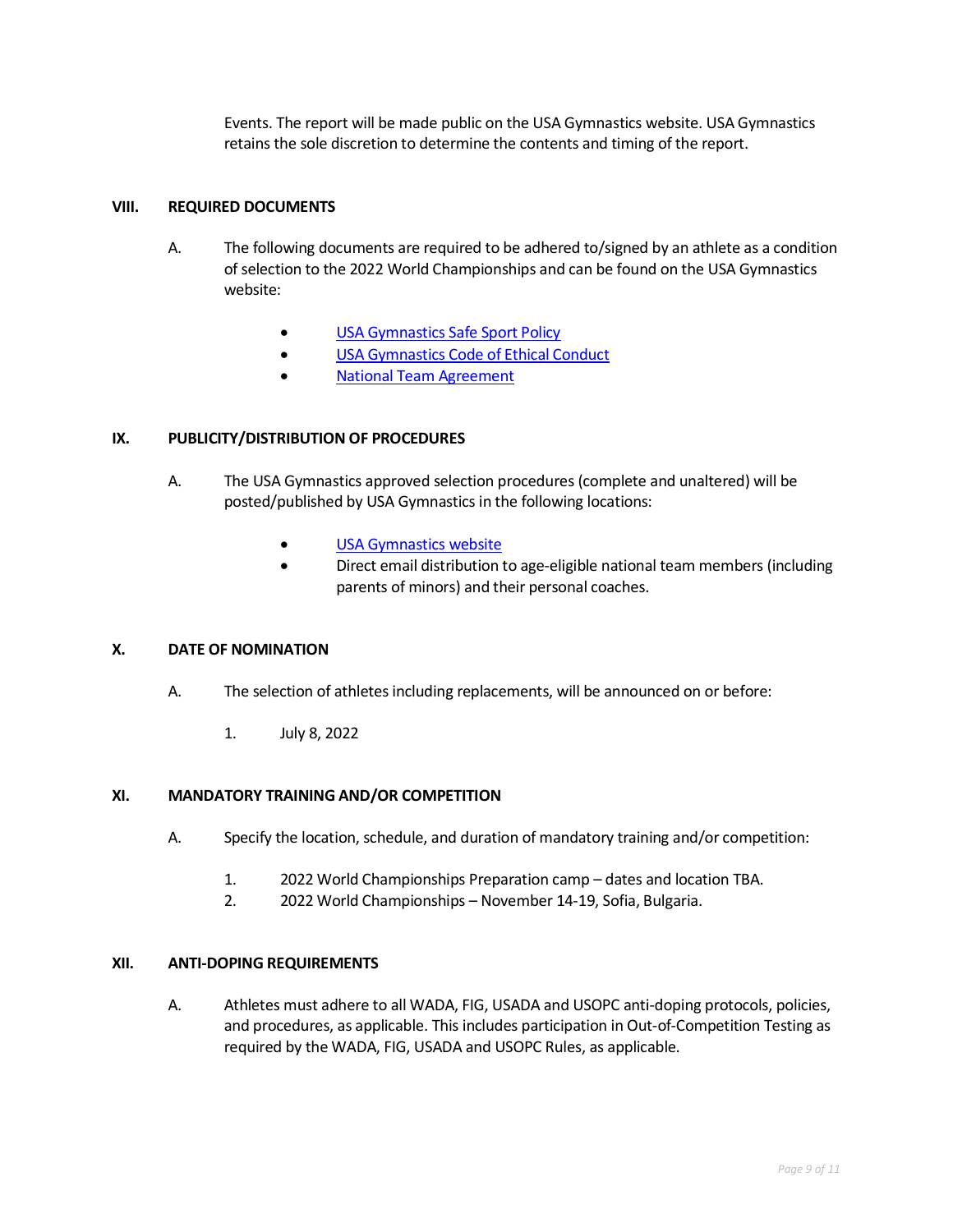#### **XIII. DEVELOPMENT OF SELECTION PROCEDURES**

A. The following committees were responsible for creating these Selection Procedures:

| <b>Trampoline &amp; Tumbling Program Committee</b><br><b>Trampoline &amp; Tumbling Elite Committee</b> |                |  |
|--------------------------------------------------------------------------------------------------------|----------------|--|
| T&T Program Director                                                                                   | Jacqui Godfrey |  |
| T&T Program Committee Chair                                                                            | Patti Conner   |  |
| <b>T&amp;T Elite Committees Chair</b>                                                                  | Recused        |  |
| T&T Technical Committees Chair                                                                         | Deanna Hanford |  |
| T&T Development Committees Chair                                                                       | Recused        |  |
| T&T Athlete Selection Representative                                                                   | Michael Devine |  |
| T&T Elite Committee Trampoline Representative                                                          | Recused        |  |
| T&T Elite Committee Tumbling Representative                                                            | Recused        |  |
| T&T Elite Committee DMT Representative                                                                 | Recused        |  |

#### **XIV. NGB BYLAWS AND GRIEVANCE PROCEDURES**

A. Th[e USA](https://www.usagym.org/PDFs/About%20USA%20Gymnastics/Governance/usag-bylaws.pdf) Gymnastics Bylaws and Grievance Procedures can be found on the USA [Gymnastics website.](https://www.usagym.org/PDFs/About%20USA%20Gymnastics/Governance/usag-bylaws.pdf)

#### **XV. INTERNATIONAL DISCLAIMER**

- A. These procedures are based on FIG rules and regulations as presently known and understood. Any change in the selection procedures caused by a change in FIG rules and regulations will be distributed to the affected athletes immediately. The selection criteria are based on the latest information available to USA Gymnastics. However, the selections are always subject to unforeseen, intervening circumstances, and realistically may not have accounted for every possible contingency.
- B. If any force of nature, or force majeure, should cause the alteration or cancellation of any of the Tryout Events listed in this document, these selection procedures will be revised by the USA Gymnastics Program Director.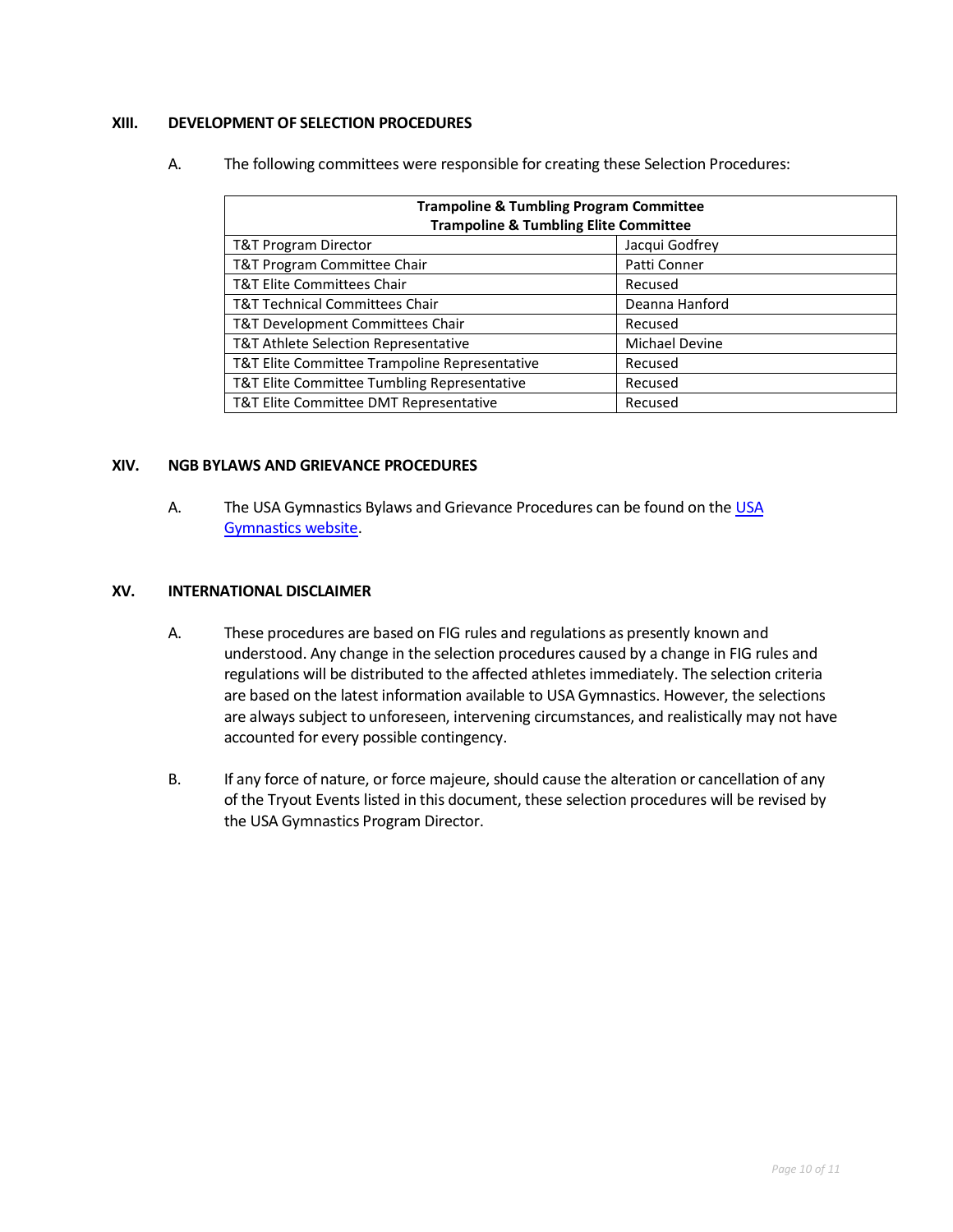#### **XV. SIGNATURES**

I certify that I have read and approved the Athlete Selection Procedures for the 2022 World Championships:

| <b>Position</b>                            | <b>Print Name</b> | <b>Signature</b>                                    | Date        |
|--------------------------------------------|-------------------|-----------------------------------------------------|-------------|
| <b>USA Gymnastics President</b><br>and CEO | Li Li Leung       | 222                                                 | Jan 6, 2022 |
| T&T Program Director                       | Jacqui Godfrey    |                                                     | Jan 6, 2022 |
| Athlete Representative                     | Michael Devine    | Willy Sir<br>Michael Devine (Jan 6, 2022 14:50 EST) | Jan 6, 2022 |

Each athlete and coach participating in the process for selecting the 2022 World Championships team as outlined in these selection procedures has carefully reviewed, understands and agrees to the terms of the selection procedures. That understanding and agreement is reflected by the signature of the athlete and coach below.

Athlete Date Date Date Date Date Date Date

Parent (if athlete is under 18 years of age) Date

Coach